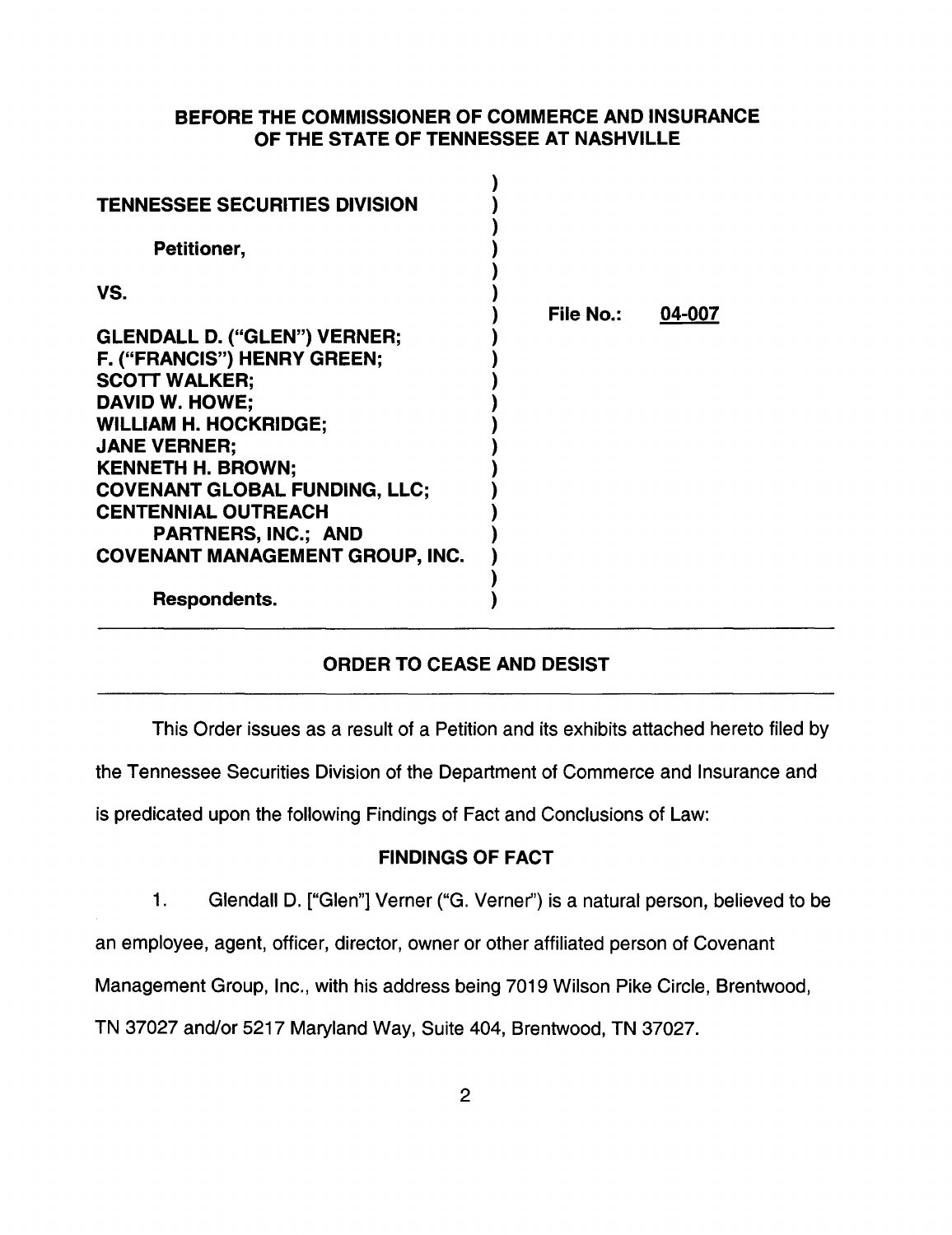2. F. ["Francis"] Henry Green ("Green") is a natural person, believed to be an employee, agent, officer, director, owner or other affiliated person of Centennial Outreach Partners, Inc., with his address being P.O. Box 273, Madison, TN 37116 and/or 8050 Green Acres Lane, Centerville, TN 37033 and/or 5217 Maryland Way, Suite 404, Brentwood, TN 37027.

3. Scott Walker ("Walker'') is a natural person, believed to be an employee, agent, officer, director, owner or other affiliated person of Covenant Global Funding, LLC, with his address being 5217 Maryland Way, Suite 404, Brentwood, TN 37027.

4. David W. Howe ("Howe") is a natural person, believed to be an employee, agent, officer, director, owner or other affiliated person of Covenant Management Group, Inc., with his address being 5217 Maryland Way, Suite 404, Brentwood, TN 37027.

5. William H. Hockridge ("Hockridge") is a natural person, believed to be an employee, agent, officer, director, owner or other affiliated person of Covenant Management Group, Inc., with his address being 5217 Maryland Way, Suite 404, Brentwood, TN 37027.

6. Jane Verner ("J. Verner") is a natural person, believed to be an employee, agent, officer, director, owner or other affiliated person of Covenant Management Group, Inc., with her address being 7019 Wilson Pike Circle, Brentwood, TN 37027 and/or 5217 Maryland Way, Suite 404, Brentwood, TN 37027.

7. Kenneth H. Brown ("Brown") is a natural person, believed to be an employee, agent, officer, director, member, owner or other affiliated person of Covenant Covenant Global Funding, LLC, with his address being 5217 Maryland Way, Suite 302, Brentwood, TN 37027.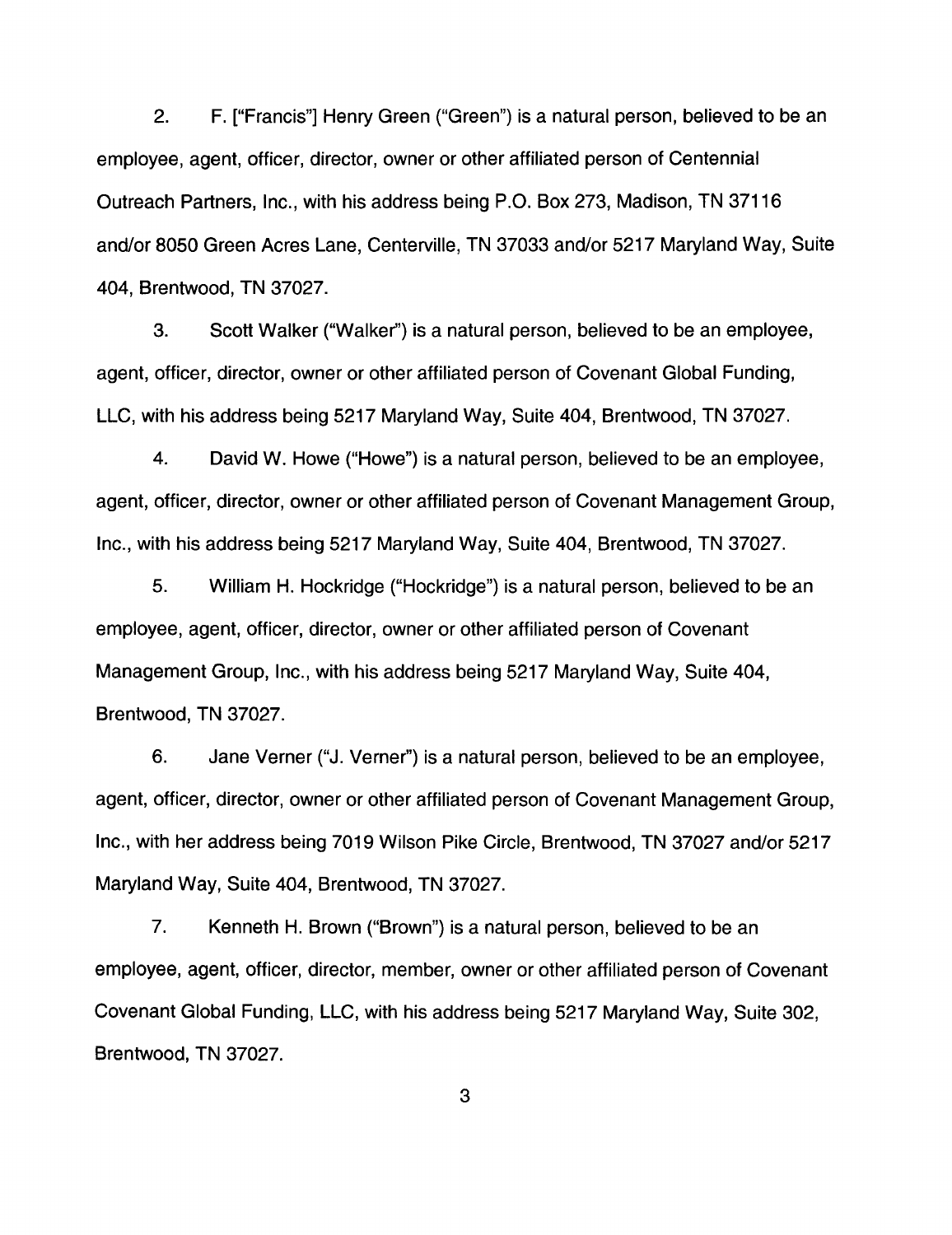8. Covenant Global Funding, LLC ("Covenant Global") is a Delaware corporation, with its principal place of business being 5217 Maryland Way, Suite 302, Brentwood, TN 37027.

9. Covenant Management Group, Inc. ("Covenant Management") is a Tennessee corporation, with its principal place of business being 5217 Maryland Way, Suite 404, Brentwood, TN 37027.

10. Centennial Outreach Partners, Inc. ("Centennial") is a Tennessee corporation, with its principal place of business being 5217 Maryland Way, Suite 404, Brentwood, TN 37027.

11. The 15.0% Series 2004-A Non-Negotiable Promissory Notes issued by Covenant Global from and/or in the state of Tennessee are not registered or exempt, nor are they covered securities.

12. Covenant Management is engaging in the business of a broker-dealer on an unregistered basis and is currently offering and/ or selling securities from and/or in the state of Tennessee. The 15.0% Series 2004-A Non-Negotiable Promissory Notes issued by Covenant Global and sold by Covenant Management from and/or in the state of Tennessee are not registered or exempt, nor are they covered securities.

13. Centennial Outreach is engaging in the business of a broker-dealer on an unregistered basis and is currently offering and/ or selling securities from and/or in the state of Tennessee. The 15.0% Series 2004-A Non-Negotiable Promissory Notes issued by Covenant Global and sold by Centennial Outreach from and/or in the state of Tennessee are not registered or exempt, nor are they covered securities.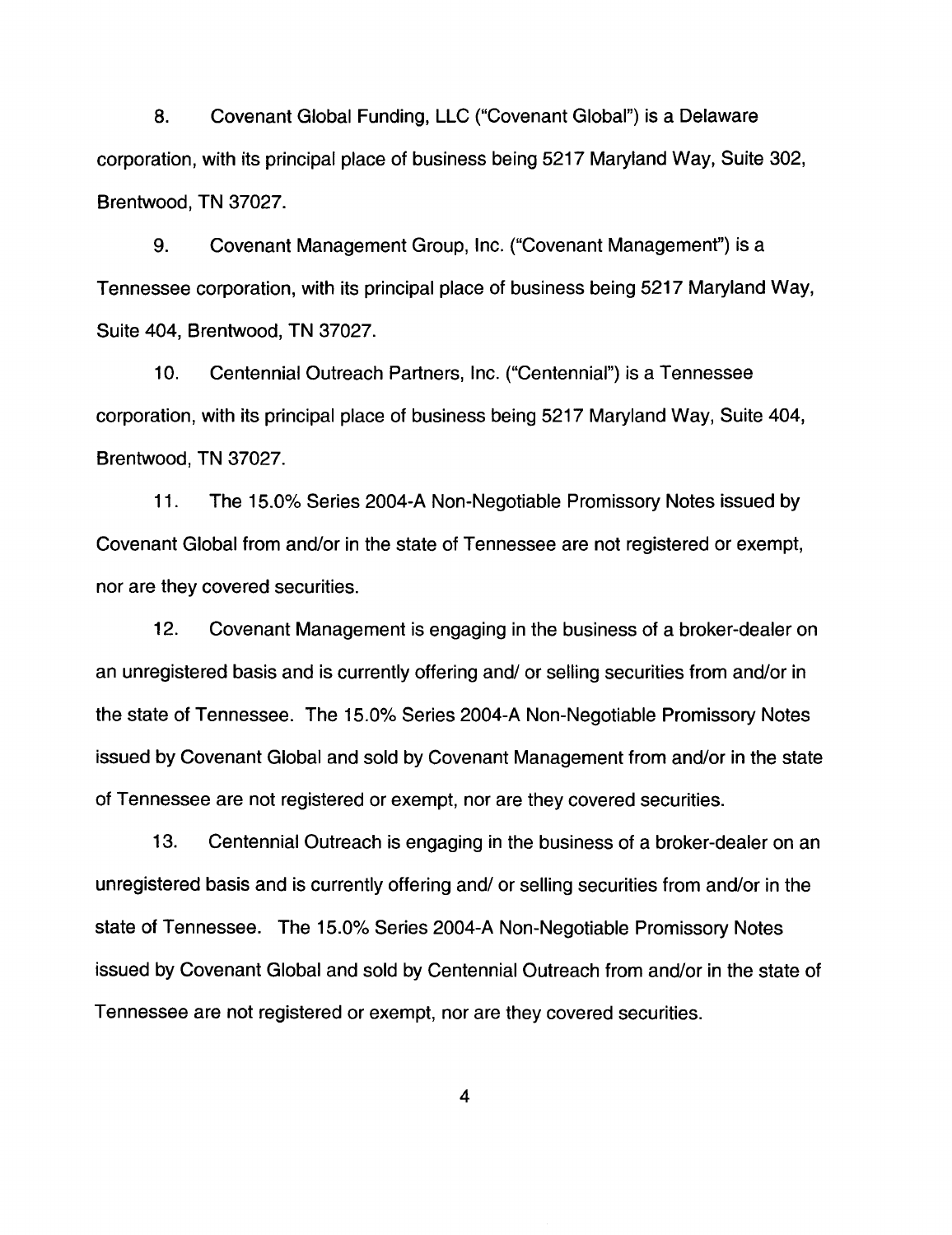14. G. Verner is currently offering and/ or selling securities from and/or in the state of Tennessee although he is not registered with the Division to sell securities. The 15.0% Series 2004-A Non-Negotiable Promissory Notes issued by Covenant Global and sold by G. Verner from and/or in the state of Tennessee are not registered or exempt, nor are they covered securities.

15. Green is currently offering and/ or selling securities from and/or in the state of Tennessee although he is not registered with the Division to sell securities. The 15.0% Series 2004-A Non-Negotiable Promissory Notes issued by Covenant Global and sold by Green from and/or in the state of Tennessee are not registered or exempt, nor are they covered securities.

16. Walker is currently offering and/ or selling securities from and/or in the state of Tennessee although he is not registered with the Division to sell securities. The 15.0% Series 2004-A Non-Negotiable Promissory Notes issued by Covenant Global and sold by Walker from and/or in the state of Tennessee are not registered or exempt, nor are they covered securities.

17. Howe, as an officer of Covenant Management, is responsible for the activities of the corporation and therefore, is currently offering and/ or selling securities from and/or in the state of Tennessee. The 15.0% Series 2004-A Non-Negotiable Promissory Notes issued by Covenant Global and sold by Howe from and/or in the state of Tennessee are not registered or exempt, nor are they covered securities.

18. Hockridge, as an officer of Covenant Management, is responsible for the activities of the corporation and therefore, is currently offering and/ or selling securities from and/or in the state of Tennessee. The 15.0% Series 2004-A Non-Negotiable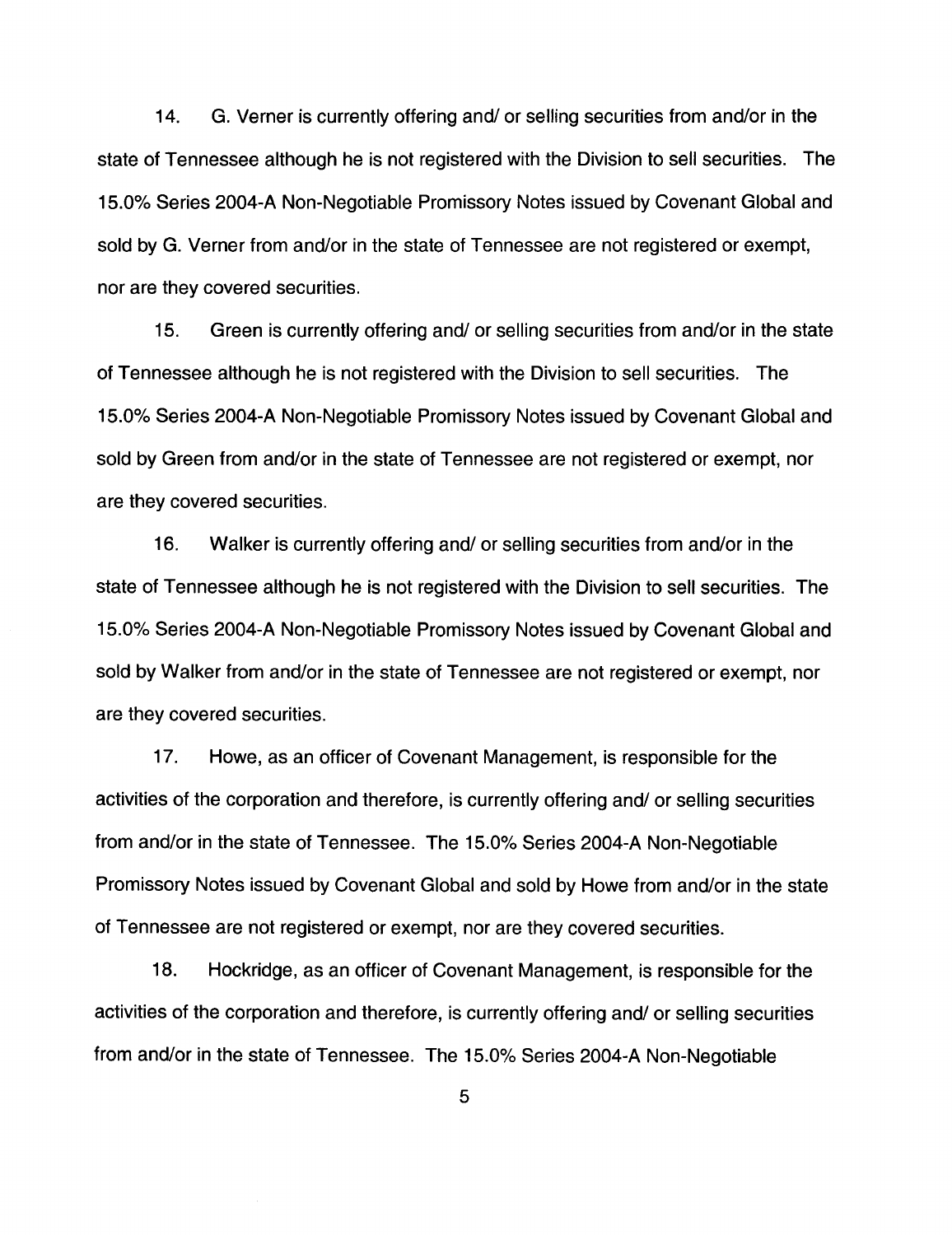Promissory Notes issued by Covenant Global and sold by Hockridge from and/or in the state of Tennessee are not registered or exempt, nor are they covered securities.

19. J. Verner, as an officer of Covenant Management, is responsible for the activities of the corporation and therefore, is currently offering and/ or selling securities from and/or in the state of Tennessee. The 15.0% Series 2004-A Non-Negotiable Promissory Notes issued by Covenant Global and sold by J. Verner from and/or in the state of Tennessee are not registered or exempt, nor are they covered securities.

20. Brown, through his company Covenant Global, is currently offering and/ or selling securities from and/or in the state of Tennessee. The 15.0% Series 2004-A Non-Negotiable Promissory Notes issued by Covenant Global and sold by Brown from and/or in the state of Tennessee are not registered or exempt, nor are they covered securities.

## **CONCLUSIONS OF LAW**

1. Tennessee Code Annotated §48-2-1 04 provides that it is unlawful for any person to sell any security in this state unless it is registered with the Division, qualified for an exemption pursuant to §48-2-103, or a covered security.

2. Tennessee Code Annotated §48-2-102 provides that a security includes any note.

3. Based upon the Findings of Fact and the Exhibits filed by the Petitioner, the Respondents have violated and are violating Tennessee Code Annotated §48-2-104 by offering, issuing, and/or selling unregistered securities to Tennessee residents.

4. Tennessee Code Annotated §48-2-1 02(3) provides that a "broker-dealer'' means any person engaged in the business of effecting transactions in securities for the account of others, or any person engaged in the business of buying or selling securities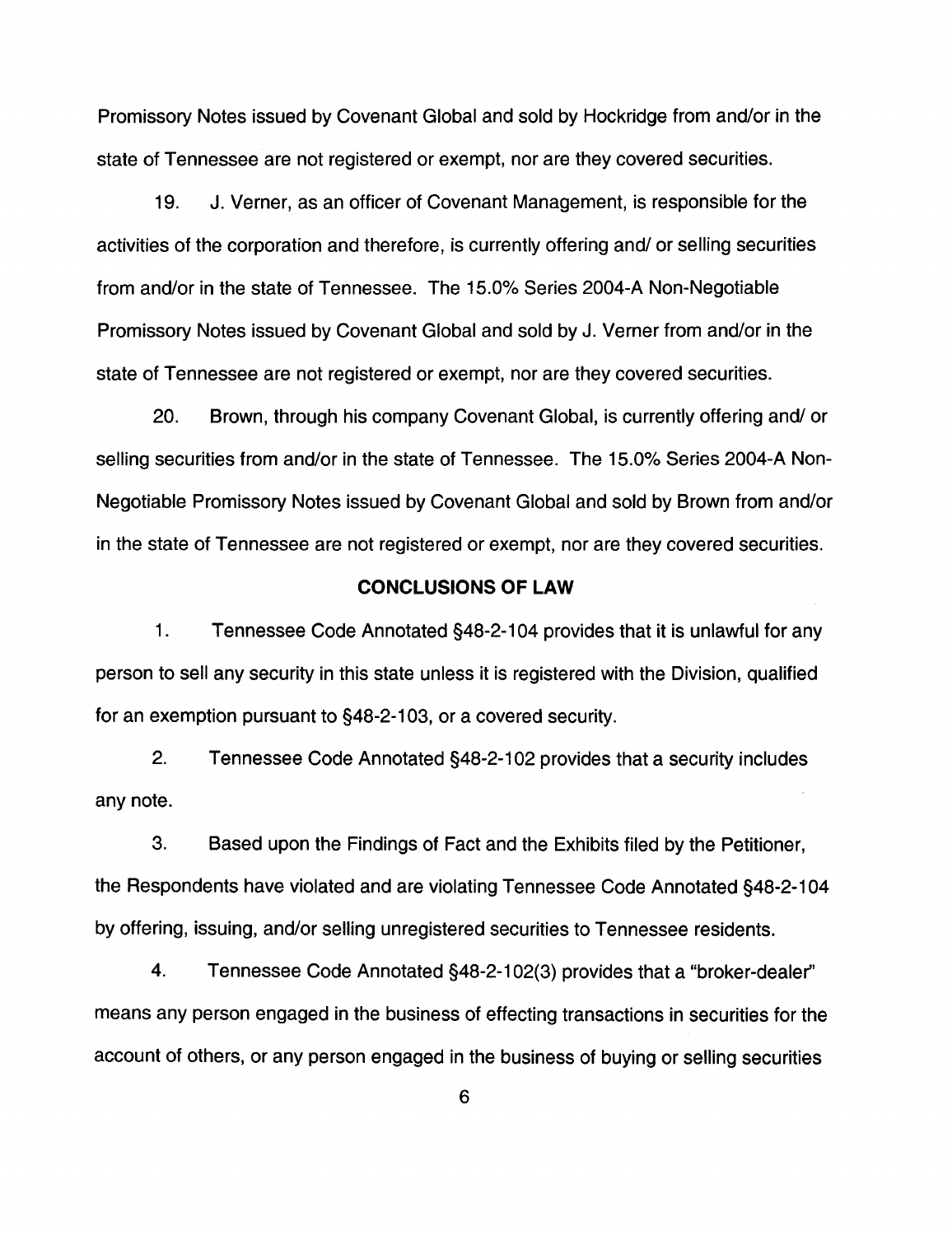issued by one (1) or more other persons for such person's own account and as part of a regular business rather than in connection with such person's investment activities.

5. Tennessee Code Annotated §48-2-102(2) provides that an "agent" means any individual, other than a broker-dealer, who represents a broker-dealer in effecting or attempting to effect purchases or sales of securities from or in this state.

6. Tennessee Code Annotated §48-2-1 09(a) provides that it is unlawful for any person to transact business from or in this state as a broker-dealer or agent unless such person is registered as a broker-dealer or agent under this part.

7. Tennessee Code Annotated §48-2-1 09(b) provides that it is unlawful for any broker-dealer to employ an agent to transact business as an agent unless the agent is registered under this part.

8. Based upon the Findings of Fact and the Exhibits filed by the Petitioner, Respondents have violated and are violating Tennessee Code Annotated §48-2-109(a) and (b) by acting as unregistered broker-dealers and/or employing unregistered agents to solicit Tennessee residents.

9. Tennessee Code Annotated §48-2-116 provides that the Commissioner may make, promulgate, amend, and rescind such Orders as are necessary to carry out the provisions of the Tennessee Securities Act of 1980, as amended, and that such Order is in the public interest, necessary for the protection of investors and consistent with the purposes fairly intended by the policy and provisions of the Act.

10. Tennessee Code Annotated §48-2-116(e)(2) states, in pertinent part, that no Order may be entered without: 1) prior notice to affected parties, unless the Commissioner determines that prior notice would not be in the public interest and would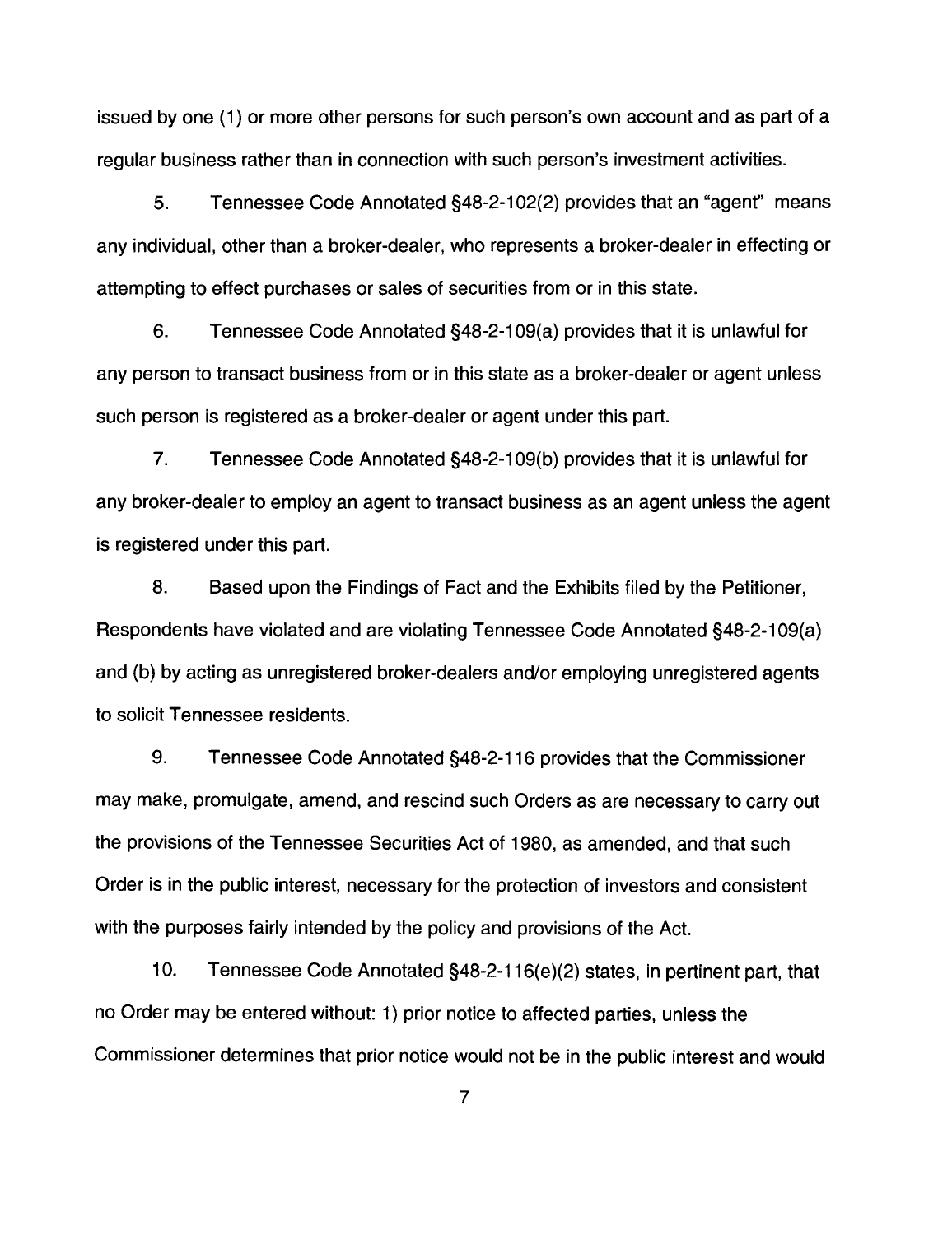be detrimental to the protection of investors; 2) an opportunity for a hearing before the Commissioner; and 3) written Findings of Fact and Conclusions of Law.

11 . Based upon the Findings of Fact, it would not be in the public interest and it would be detrimental to the protection of investors if prior notice of this Order were given to affected parties.

**NOW, THEREFORE,** in consideration of the foregoing, it is **ORDERED** that:

1. The Respondents, Glendall D. "Glen" Verner, F. "Francis" Henry Walker, Scott Walker, David W. Howe, William H. Hockridge, Jane Verner, Kenneth H. Brown, Covenant Global Funding, LLC, Centennial Outreach Partners, Inc., and Covenant Management Group, Inc. shall comply with the provisions of the Tennessee Securities Act of 1980, as amended. Specifically, IT IS ORDERED that the Respondents immediately cease and desist from the sale of unregistered notes, and any other unregistered securities to individuals in Tennessee and/or in other states, as well as immediately cease and desist from any activity associated with the sale of these and any other securities.

2. The Respondents, Centennial Outreach Partners, Inc., and Covenant Management Group, Inc., David W. Howe, William H. Hockridge, Jane Verner shall cease and desist in the further conduct as a broker-dealers from or in the state of Tennessee until such time as it is effectively registered with the Division to engage in such activity. Moreover, the aforementioned Respondents shall cease and desist in the employment of unregistered broker-dealer agents.

3. The Respondents, Glendall D. "Glen" Verner, F. "Francis" Henry, Scott Walker shall cease and desist in further conduct as agents of a broker-dealer from or in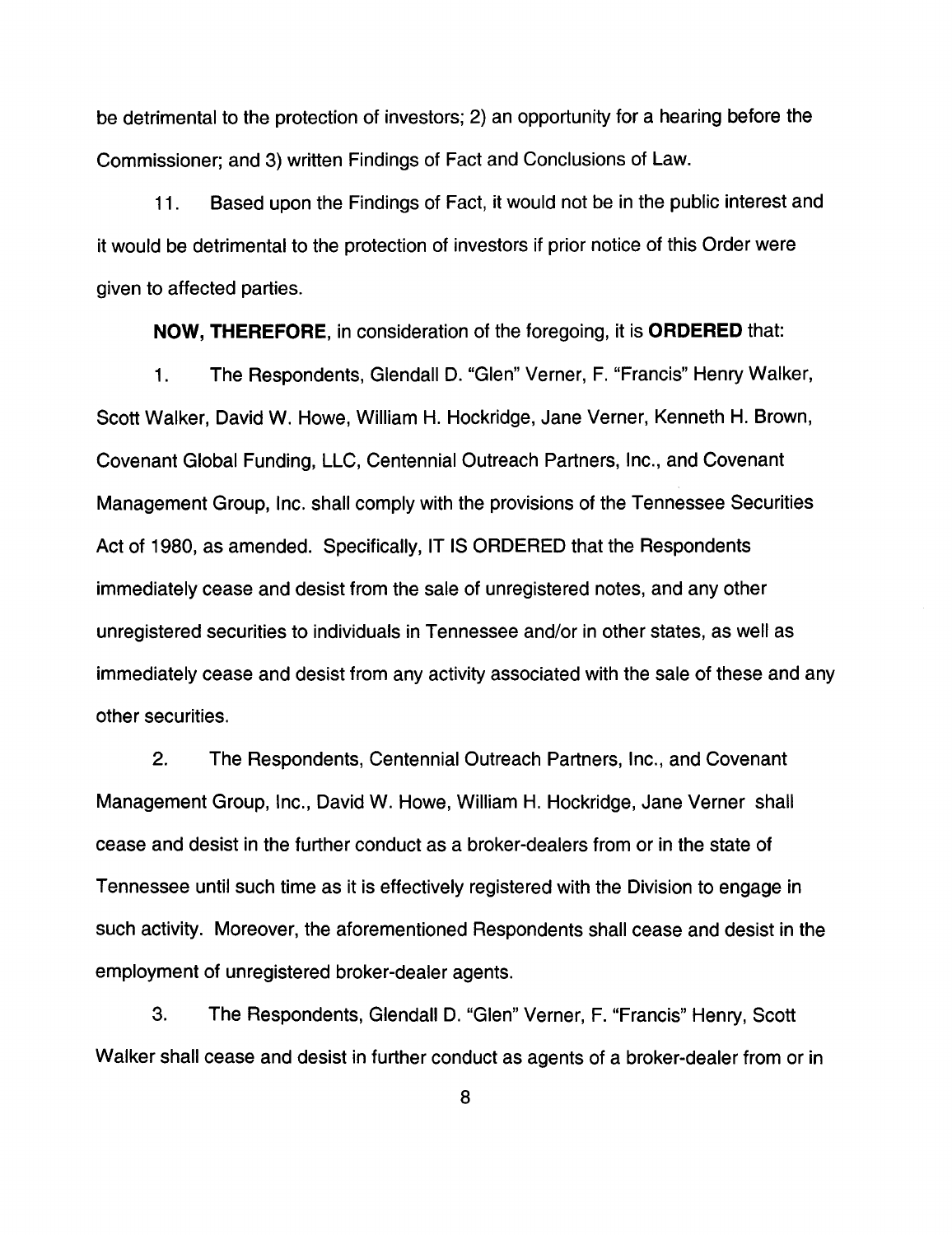the state of Tennessee until such time each is effectively registered with the Division to engage in such activity.

4. All persons in any way assisting, aiding, or helping any of the aforementioned Respondents in any of the aforementioned violations of the Tennessee Securities Act of 1980, as amended, Tennessee Code Annotated §§48-2-101 et seq. shall cease and desist from all such activities in violation of the Tennessee Securities Act of 1980, as amended.

This Order is not intended to prohibit any lawful conduct in which any of the Respondents might be engaged.

Entry of this Order shall not in any way restrict the Tennessee Securities Division

or the Commissioner of Commerce and Insurance from taking further action with respect

to these or other possible violations by Respondents of the Act or any of the Rules

promulgated there under.

This Order shall become a Final Order 30 days from the date of its entry, unless

written notification requesting a hearing is made within that 30 day period.

You are advised that you have the right to a hearing as to all matters raised in this Order. If you wish to exercise your right to a hearing, please notify:

**DAPHNE D. SMITH ASSISTANT COMMISSIONER FOR SECURITIES STATE OF TENNESSEE, DEPARTMENT OF COMMERCE AND INSURANCE DAVY CROCKETT TOWER, SUITE 680 500 JAMES ROBERTSON PARKWAY NASHVILLE, TENNESSEE 37243**